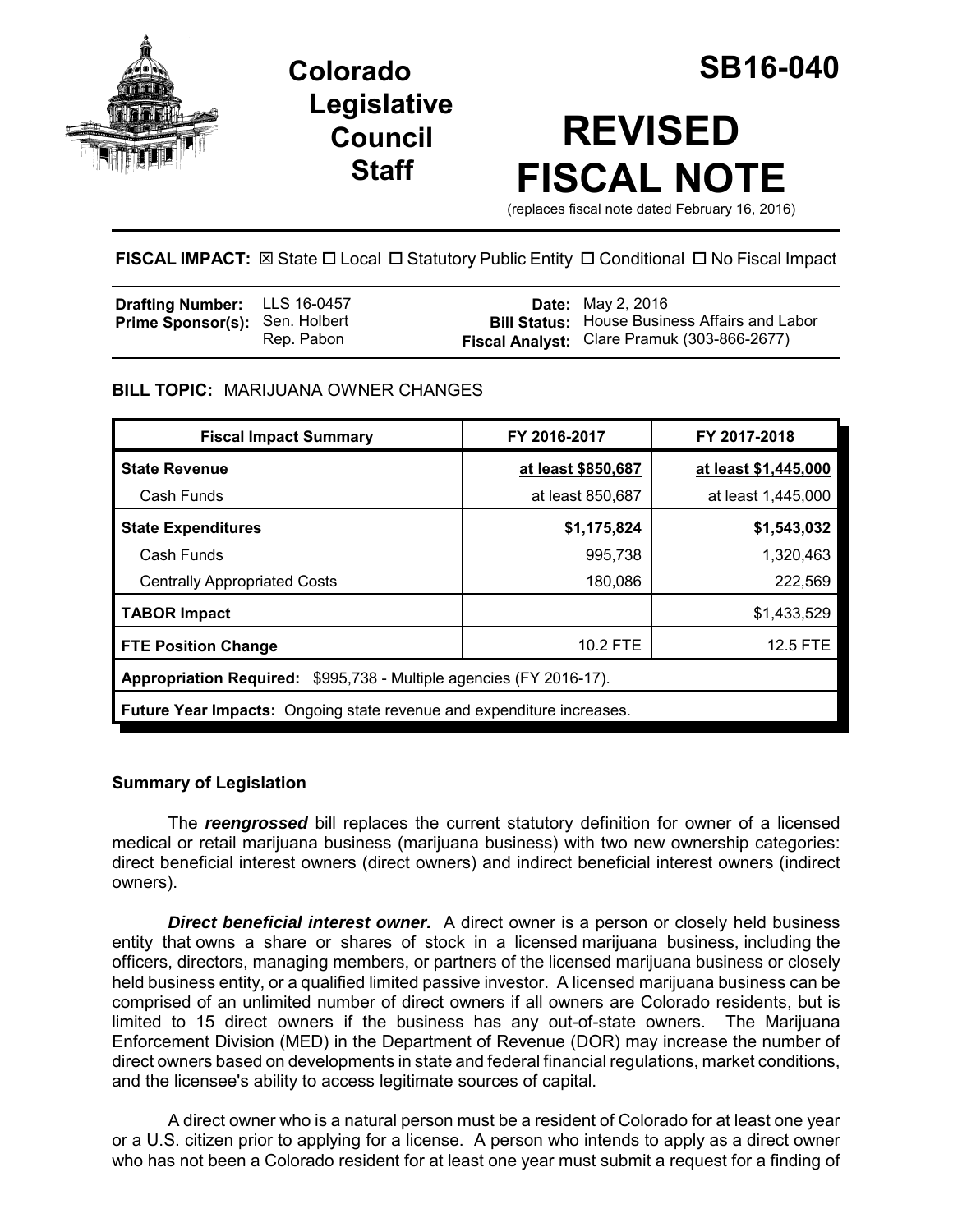suitability from the MED and receive a finding of suitability prior to applying for a license. A direct owner that is a closely held business entity must consist entirely of natural persons who are U.S. citizens including all parent and subsidiary entities, prior to applying for a license.

*Qualified limited passive investor.* A qualified limited passive investor is a natural person, a U.S. citizen and a passive investor who owns less than a 5 percent share or shares of stock in a marijuana business. A qualified limited passive investor is a direct owner but is subject to a limited background investigation. If the initial background check provides reasonable cause for additional investigation, the MED may require a full background check. The MED may promulgate rules on the parameters and qualifications of a qualified limited passive investor.

*Indirect beneficial interest owner.* The category of indirect owner includes permitted economic interest holders (PEIs), royalty recipients, licensed employees who receive profit sharing, and qualified institutional investors. The bill allows qualified institutional investors to own up to 30 percent of a marijuana business. Institutional investors includes banks, insurance companies, investment companies, investment advisers, collective trust funds, employee benefit plans, pension funds, and a group comprised of these. The MED may promulgate rules on the parameters and qualifications of indirect owners and expand the list of persons or entities through rule.

Finally, the bill prohibits a publicly traded company from licensure under the Medical and Retail Marijuana Codes. The bill applies to applications made on or after January 1, 2017.

#### **Background**

Under current law, owners of medical marijuana businesses and retail marijuana establishments are required to be Colorado residents for at least two years prior to application and to remain residents while licensed. As of April 1, 2016, there were 1,513 licensed medical marijuana businesses and 1,150 licensed retail marijuana establishments. Each medical and retail marijuana license applicant must undergo a fingerprint-based background check and supply personal history information in accordance with statutory requirements. Owners have heightened requirements, including divulging all ownership agreements. The agreements are often complex and require a substantial amount of time to investigate for compliance with the Medical and Retail Marijuana Codes, and to ensure that all interests have been revealed. The MED is required by the Colorado Constitution to take action on a retail license within 90 days of application.

In addition to initial licensing, each license must be renewed every year. Each renewal generates its own background investigation to ensure continued statutory and regulatory compliance. Change in ownership applications can be submitted at any time and require investigations. In calendar year 2015, the MED received nearly 450 change of ownership applications for medical marijuana businesses and retail marijuana establishments.

Current law, promulgated by House Bill 15-1379, allows individuals who are not Colorado residents to hold a PEI in a regulated medical marijuana business or retail marijuana establishment. Only a natural person who is a lawful United States resident may obtain a PEI, and the interest is limited to an unsecured debt instrument, option agreement, warrant, or any other right to obtain an ownership interest. Applicants must submit to and pass a criminal history record check, divestiture, and other agreements to qualify as PEIs. The MED began accepting PEI applications on February 10, 2016, so it is too soon to analyze the effect of that program.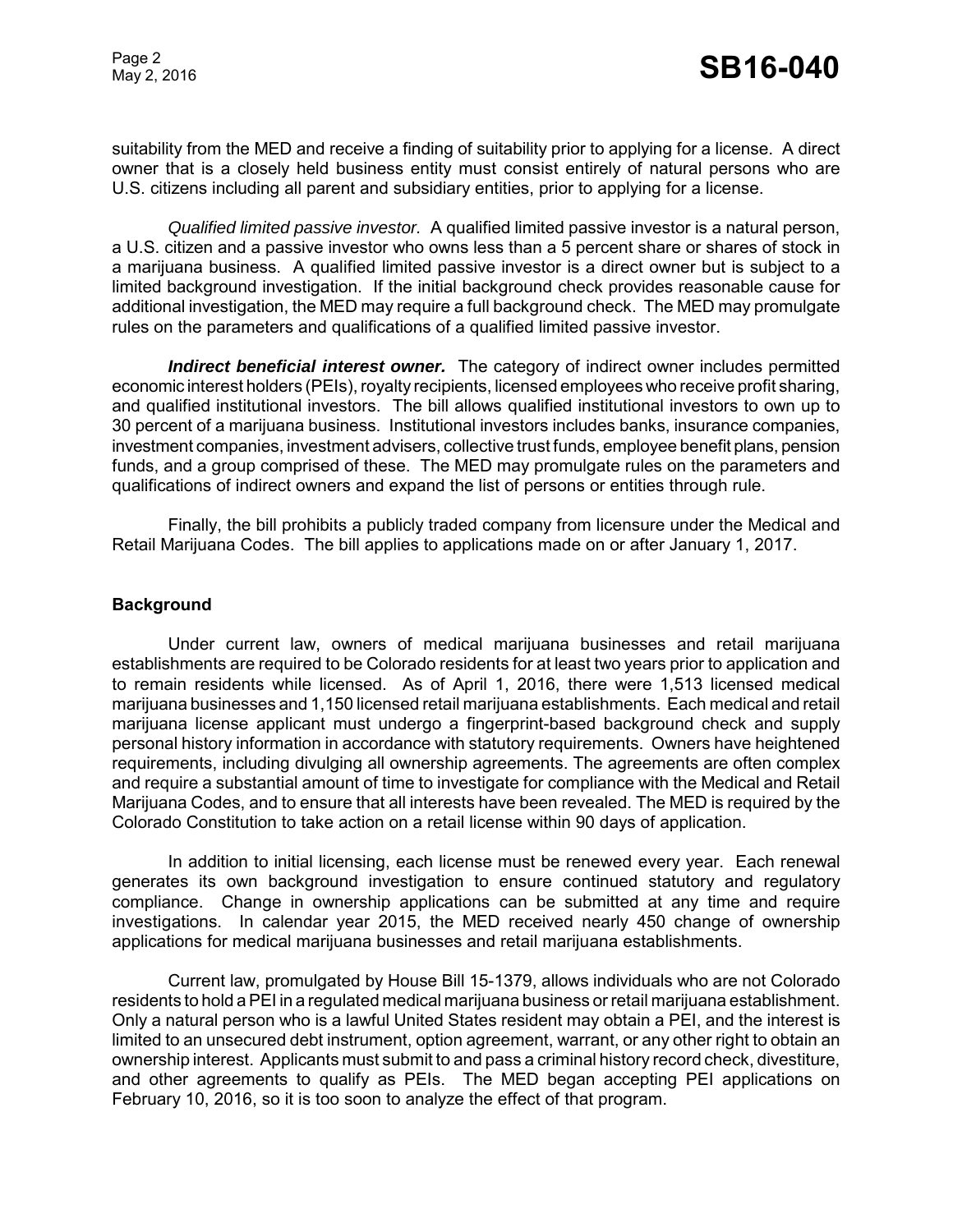# **Assumptions**

This fiscal note is based on the following assumptions:

- 5 percent (133) of licensees will seek regulatory approval for out-of-state investors in FY 2016-17 and FY 2017-18;
- of the 133 licensees, 66 will seek approval of new owners in FY 2016-17 and 133 will seek approval in FY 2017-18; and
- each participating licensee will add two direct beneficial interest owners (266), one indirect beneficial interest owner (133), and two qualified limited passive investors (266); and
- investors will be added through 100 change of ownership applications in FY 2016-17 and 200 change of ownership applications in FY 2017-18.

#### **State Revenue**

This bill will increase state cash fund revenue from fees by at least \$850,687 in FY 2016-17 and \$1,445,000 in FY 2017-18 to the Marijuana Cash Fund in DOR.

*Fee impact on individuals and business.* State law requires legislative service agency review of measures which create or increase any fee collected by a state agency. Table 1 below identifies the fee impact of this bill which are explained below. Actual fees will be set by the MED in rule.

| Table 1. Fee Impact on Marijuana Business Owners, Investors, and Royalty Recipients |                               |                                              |                      |            |             |
|-------------------------------------------------------------------------------------|-------------------------------|----------------------------------------------|----------------------|------------|-------------|
|                                                                                     |                               | <b>Number Affected</b><br><b>Fee Revenue</b> |                      |            |             |
| <b>Type of Fee</b>                                                                  | <b>Proposed</b><br><b>Fee</b> | <b>FY</b><br>2016-17                         | <b>FY</b><br>2017-18 | FY 2016-17 | FY 2017-18  |
| Direct Beneficial Interest Owner                                                    | \$1,400                       | 133                                          | 266                  | \$186,200  | \$372,400   |
| Indirect Beneficial Interest Owner                                                  | 800                           | 66                                           | 133                  | 52,800     | 106,400     |
| <b>Qualified Limited Passive Investor</b>                                           | 1.100                         | 133                                          | 266                  | 146,300    | 35,378      |
| Transfer of Ownership                                                               | 2,000                         | 100                                          | 200                  | 200,000    | 400,000     |
| Due Diligence Investigations                                                        | Varies                        |                                              |                      | 250,000    | 500,000     |
| Royalty Registration - fee to be set<br>by the MED                                  |                               |                                              |                      |            |             |
| <b>Background and Name Checks -</b><br>CBI and FBI                                  | 46.35                         | 332                                          | 665                  | 15,387     | 30,822      |
|                                                                                     |                               | <b>TOTAL</b>                                 |                      | \$850,687  | \$1,445,000 |

**Owner licensure.** To become an owner in an existing marijuana business, newly eligible applicants will apply for a direct or indirect beneficial interest owner license which is required for any stockholder holding an interest in a marijuana licensee, and a transfer of ownership which is required whenever a percentage of a license is being sold. License fees will be paid annually.

*Due diligence investigations.* The MED will charge applicants for the direct costs of conducting due diligence investigations into the suitability of businesses and individuals. The revenue from applicants will offset the cost of the investigations. This includes an hourly rate for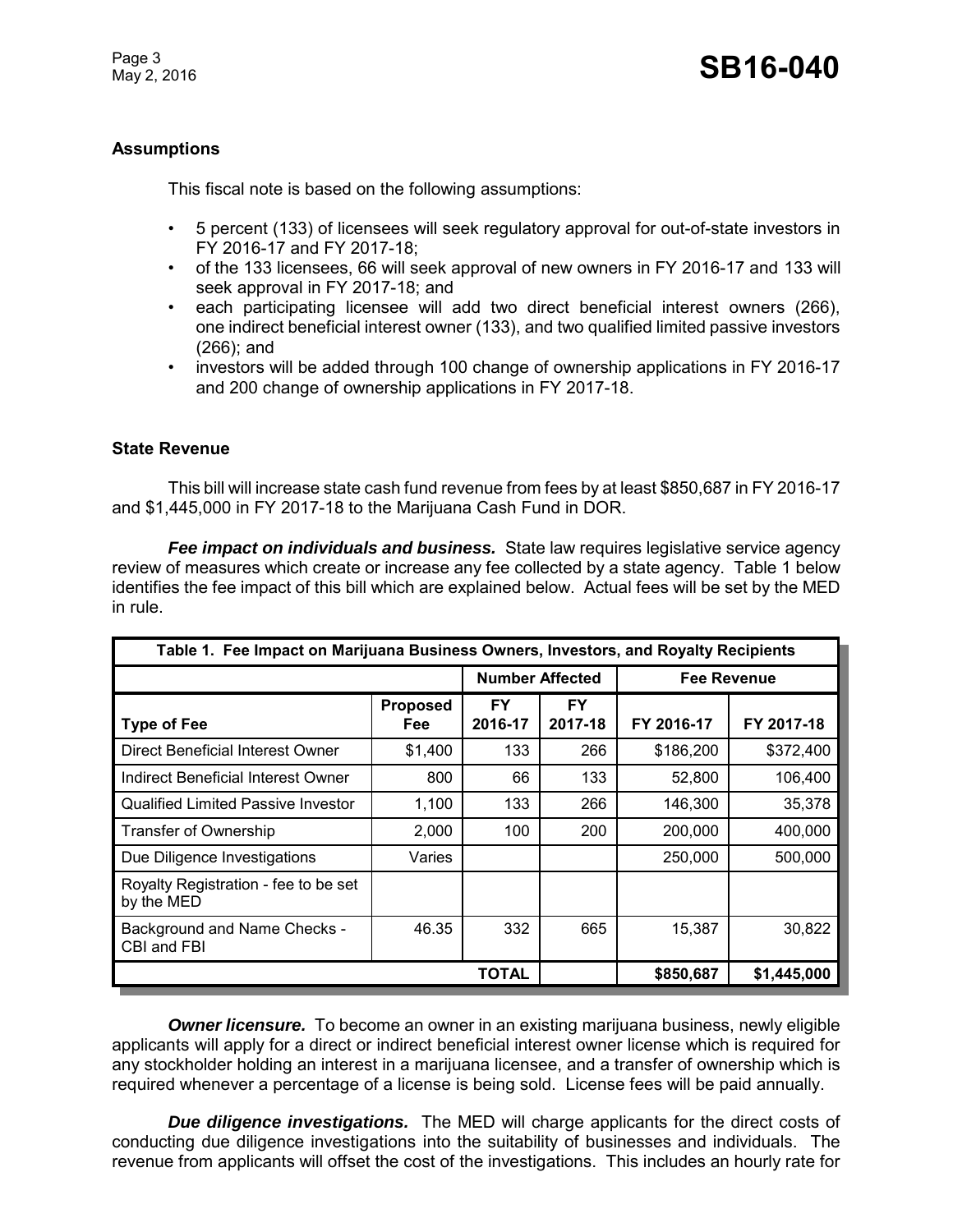investigator time; the number of hours required will depend on the complexity of an application. Based on experience from the Division of Gambling which also licenses nonresident owners, the MED will generate \$500,000 per year from these fees prorated in FY 2016-17.

*Royalty registration.* The MED will charge fees associated with the registration of commercially reasonable royalties. These fee types will include the applicable registration and the renewal of royalties should renewal be required. These registration fees will depend on the outcome of rulemaking and are not included in the fiscal note.

*Fingerprint-based criminal background checks.* This bill will increase state cash fund revenue by \$15,295 in FY 2016-17 and \$30,823 in FY 2017-18 collected by the MED and reappropriated to the Colorado Bureau of Investigation (CBI) in the Department of Public Safety (DPS) for fingerprint-based criminal background checks. Revenue increases assume a fee of \$46.35 per applicant for fingerprinting and name check. Of this amount, \$22.25 is retained by the CBI, \$17.25 is passed through to the Federal Bureau of Investigation (FBI), and \$6.85 is for the name check that also goes to the CBI.

# **TABOR Impact**

This bill increases state cash fund revenue from fees, which will increase the amount of money required to be refunded under TABOR. TABOR refunds are paid out of the General Fund.

#### **State Expenditures**

This bill increases state cash fund expenditures by \$1,175,824 and 10.2 FTE in FY 2016-17 and \$1,543,032 and 12.5 FTE in FY 2017-18 and each year thereafter from the Marijuana Cash Fund in DOR. These costs are shown in Table 2 and explained below.

| Table 2. Expenditures Under SB16-040               |             |             |  |  |
|----------------------------------------------------|-------------|-------------|--|--|
| <b>Cost Components</b>                             | FY 2016-17  | FY 2017-18  |  |  |
| <b>Personal Services</b>                           | \$561,856   | \$686,084   |  |  |
| FTE - Department of Revenue                        | 9.8 FTE     | 12.0 FTE    |  |  |
| <b>Operating Expenses and Capital Outlay Costs</b> | 65,746      | 11,400      |  |  |
| Law Enforcement Equipment and Supplies             | 23,108      | 3,948       |  |  |
| <b>Legal Services</b>                              | 71,258      | 71,258      |  |  |
| Vehicle Lease and Mileage                          | 8,475       | 16,950      |  |  |
| FTE - Department of Law                            | $0.4$ FTE   | 0.4 FTE     |  |  |
| Due Diligence Investigations                       | 250,000     | 500,000     |  |  |
| Pass Through Background Checks                     | 15,295      | 30,822      |  |  |
| FTE - Department of Public Safety                  |             | 0.1 FTE     |  |  |
| Centrally Appropriated Costs*                      | 180,086     | 222,569     |  |  |
| TOTAL                                              | \$1,175,824 | \$1,543,032 |  |  |

*\* Centrally appropriated costs are not included in the bill's appropriation.*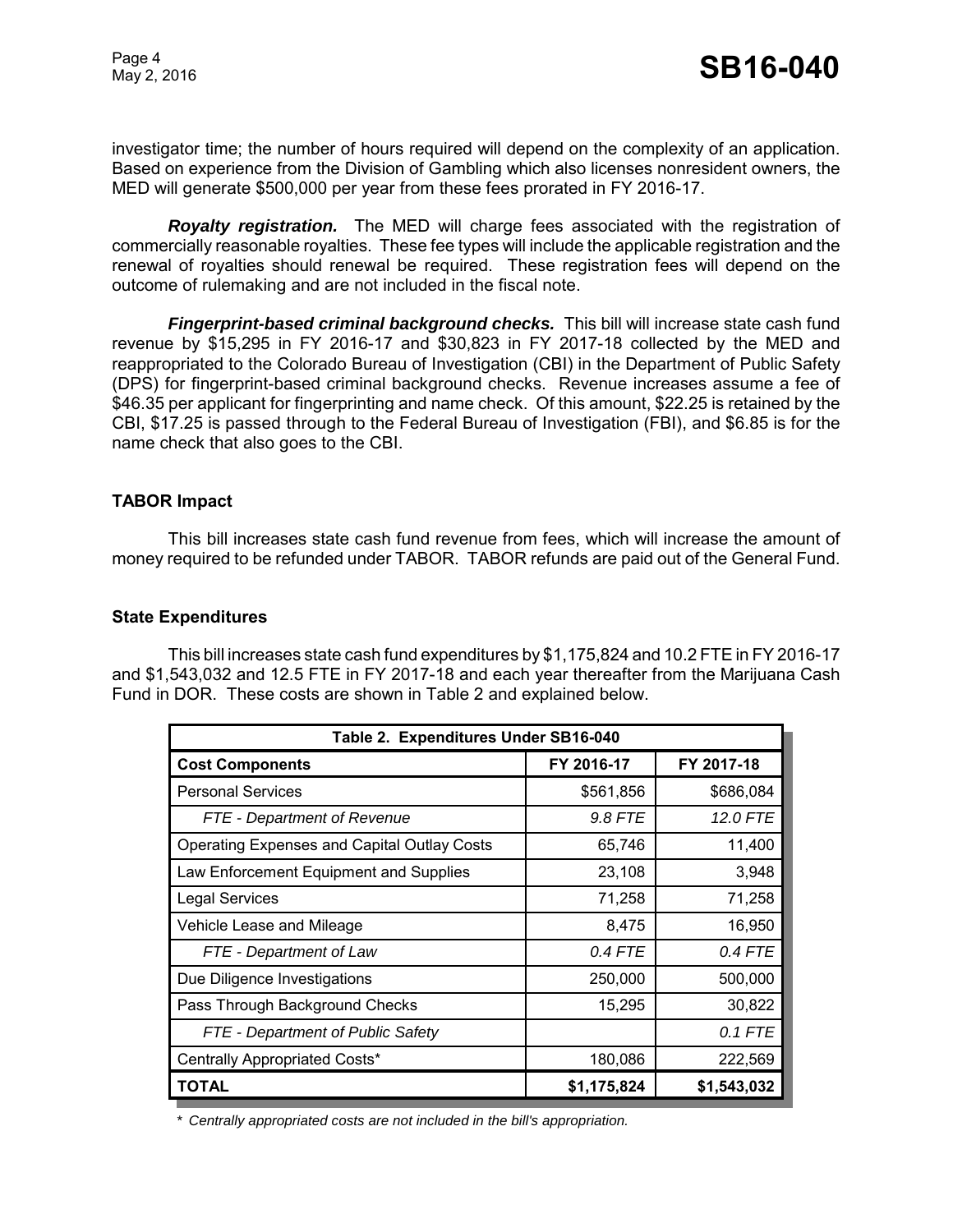Page 5

*Personal services.* The MED will add to its Background Investigation Unit (BIU) to implement this bill:

- 4.0 FTE criminal investigators;
- 3.0 FTE compliance investigators;
- 1.0 FTE legal assistant;
- 1.0 FTE accountant;
- 1.0 FTE accounting technician; and
- 2.0 FTE administrative assistants.

Staff will be hired beginning in July 2016 and personal services costs are adjusted for variable start dates in FY 2016-17. With assistance from existing BIU staff, the new investigative staff will develop the new licensure program and train for the January 1, 2017 program start date. Staff duties will include:

- accepting and processing applications;
- updating the MED licensing software and database;
- conducting computer-based inquiries and requests;
- investigating applicants' financial backgrounds;
- interviewing applicants;
- traveling nationwide for verification of assets and investigative oversight; and
- preparing and reporting investigative findings for approved and denied changes of ownership.

*Operating expenses and capital outlay costs.* The fiscal note includes expenses for 12.0 new FTE for office furniture, telephones, computers, and supplies, which represents the number of FTE when all staff are hired.

*Law enforcement equipment.* The 4.0 FTE criminal investigators will hold peace officer status. The MED will supply these investigators with appropriate police equipment for one-time capital equipment costs of \$23,108 and ongoing annual supply costs of \$3,948.

*Legal services.* The MED is expected to require 750 hours of legal service costs at a rate of \$95.01 per hour annually. This volume of work requires an allocation of 0.4 FTE to the Department of Law (DOL). In FY 2016-17, the DOL will provide general counsel and rulemaking support. In FY 2017-18, the DOL will provide regulatory representation for disputed denials of royalties and licensure as well as compliance actions against licensees.

*Vehicles.* The MED requires three vehicles for the criminal investigators working in the field. These costs are prorated for FY 2016-17 and will be ongoing. These funds will be reapproriated to the Department of Personnel and Administration, which will administer the vehicle leases.

*Due diligence investigations.* As noted in the State Revenue section, the MED will charge applicants for the direct costs of conducting due diligence investigations into the suitability of businesses and individuals. The MED needs sufficient appropriations to conduct investigations of applicants. The applicants will be charged an hourly investigation rate, that will be set by the MED, and actual investigation expenses, which will include travel costs.

*Pass through background checks.* These costs are for the CBI in the DPS to conduct background checks and for the FBI portion of the background checks. For FY 2017-18, the number of background checks requires an increase of 0.1 FTE for the DPS.